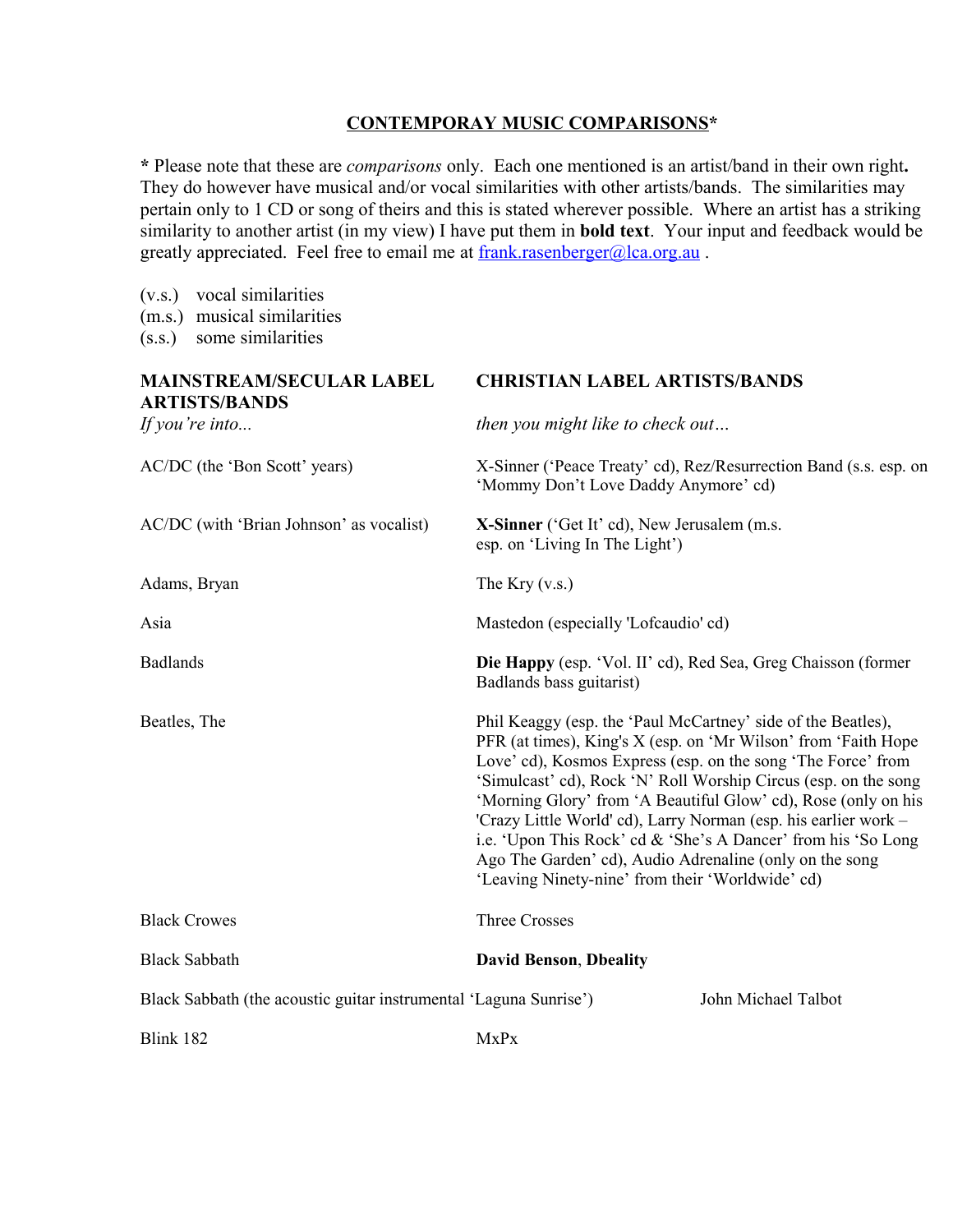| Bolton, Michael                          | Michael English, Bob Carlisle, Phil Driscoll (esp. on 'A<br>Different Man' cd)            |
|------------------------------------------|-------------------------------------------------------------------------------------------|
| Bon Jovi                                 | <b>Tempest</b> (v.s. $\&$ m.s.), Guardian (v.s. $\&$ m.s. esp. on 'Fire $\&$<br>Love' cd) |
| Bowie, David                             | Saviour Machine (v.s.), Deliverance (v.s.) (from 'Stay of<br>Execution' cd onwards)       |
| Boyz II Men                              | The Katinas                                                                               |
| Buble, Michael                           | <b>Michael Battersby</b>                                                                  |
| Chapman, Tracy                           | Jennifer Knapp (v.s. at times)                                                            |
| <b>Chemical Brothers</b>                 | Skillet (on 'Hey You, I Love Your Soul' & 'Invincible' cd's)                              |
| Chieftains, The                          | The Crossing                                                                              |
| Childs, Toni                             | <b>Lisa Reynolds</b>                                                                      |
| Church, The                              | Sal Paradise, Merise (esp. on the song 'Broken' from 'Scars &<br>Tears' cd)               |
| Clannad                                  | Iona, Maire Brennan                                                                       |
| Cockburn, Bruce                          | Mark Heard                                                                                |
| Cocker, Joe                              | <b>Phil Driscoll</b> (v.s.), Larry Howard (v.s. at times)                                 |
| Cooper, Alice                            | Robert Sweet (on the cd "Love Trash" - Larry Worley has v.s. to<br>Alice Cooper)          |
| Crowded House                            | PFR (esp. the song 'I Don't Understand' from 'Goldie's Last<br>Day' cd)                   |
| Cult, The                                | Mad At The World (mainly 'Seasons Of Love' cd)                                            |
| Custard The Amazing Joel Hockey Movement |                                                                                           |
| Danzig (Randy) Rose                      |                                                                                           |
| Deep Purple                              | Die Happy (esp. 'Vol. II'), Red Sea                                                       |
| Def Leppard                              | X-Sinner (on the song 'Livin' On The Edge' from 'Get It' cd)                              |
| DeMarchi, Suze (of Baby Animals)         | <b>Jami Smith</b> (v.s. but different musical styles)                                     |
| Dickinson, Bruce                         | <b>Barren Cross</b> (Mike Lee sounds a lot like Bruce Dickinson)                          |
| DiFranco, Ani                            | Mia Kim                                                                                   |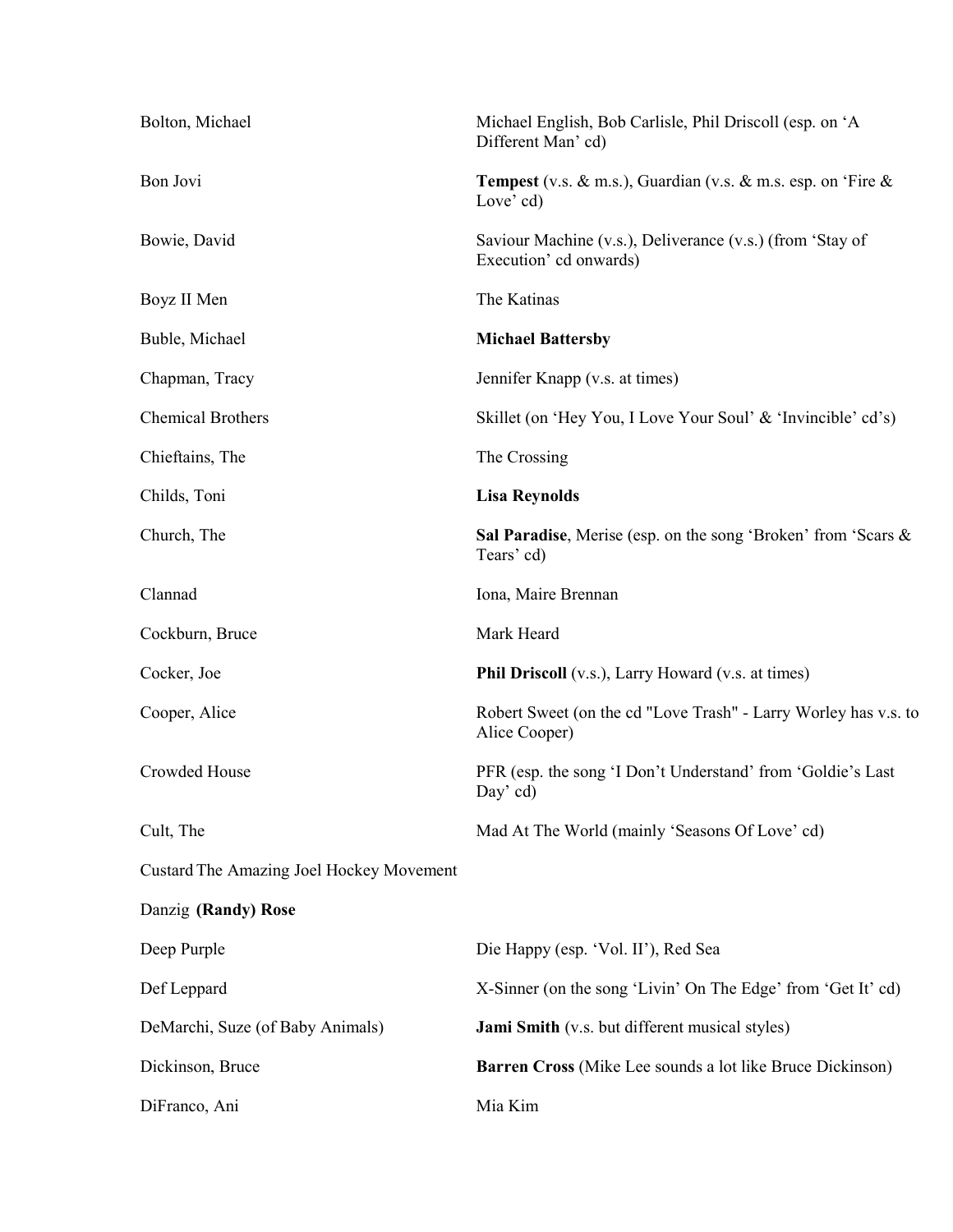| Dio, (Ronnie James)                                                        | Sacred Warrior (v.s. at times)                                                                            |
|----------------------------------------------------------------------------|-----------------------------------------------------------------------------------------------------------|
| Dream Theater                                                              | <b>Balance of Power</b>                                                                                   |
| Dylan, Bob                                                                 | Jake Lloyd Jones, Larry Norman (esp. 'The Great American<br>Novel' from 'Only Visiting This Planet' cd)   |
| Emmanuel, Tommy                                                            | Phil Keaggy (his guitar instrumental work)                                                                |
| Maire Brennan, Michelle Tumes<br>Enya                                      |                                                                                                           |
| Estefan, Gloria                                                            | Kathy Troccoli (v.s.)                                                                                     |
| Etheridge, Melissa                                                         | <b>Trace Balin (v.s.)</b>                                                                                 |
| Evanescence                                                                | JaeL, Ripple Effect                                                                                       |
| Faith No More                                                              | The Channelsurfers (at times)                                                                             |
| Fogelberg, Dan                                                             | Michael Card                                                                                              |
|                                                                            | Frente Julie Band (the song 'A Little Nothing' from 'Artcore Vol. 1' cd), Sixpence None The Richer (v.s.) |
| Gabriel, Peter                                                             | Paul Q-Pek (v.s.)                                                                                         |
| Garbage                                                                    | Plumb, Miss Angie (at times)                                                                              |
| Geyer, Renee                                                               | Lisa Reynolds                                                                                             |
| Grand Atlantic                                                             | Tonjip                                                                                                    |
| Grand Funk Railroad                                                        | Mark Farner (former lead singer)                                                                          |
| Green Day                                                                  | MxPx                                                                                                      |
| Guns 'n' Roses                                                             | Bride (s.s. esp. 'Kinetic Faith' & 'Snakes In The Playground'<br>cd's)                                    |
| Harper, Ben                                                                | <b>Tarun Stevenson</b>                                                                                    |
| Hendrix, Jimi                                                              | King's $X$ (v.s. $\&$ m.s. at times)                                                                      |
| Hootie & The Blowfish                                                      | Adam Again (v.s.), Third Day (v.s.)                                                                       |
| Human Nature                                                               | The Katinas                                                                                               |
| Hugh Wilson ( $\&$ The Blue Phoenix) (v.s.), Vertico (v.s.)<br><b>INXS</b> |                                                                                                           |
| Iron Maiden                                                                | <b>Barren Cross</b> (Mike Lee sounds a lot like Bruce Dickinson),<br>Sacred Warrior (v.s. at times)       |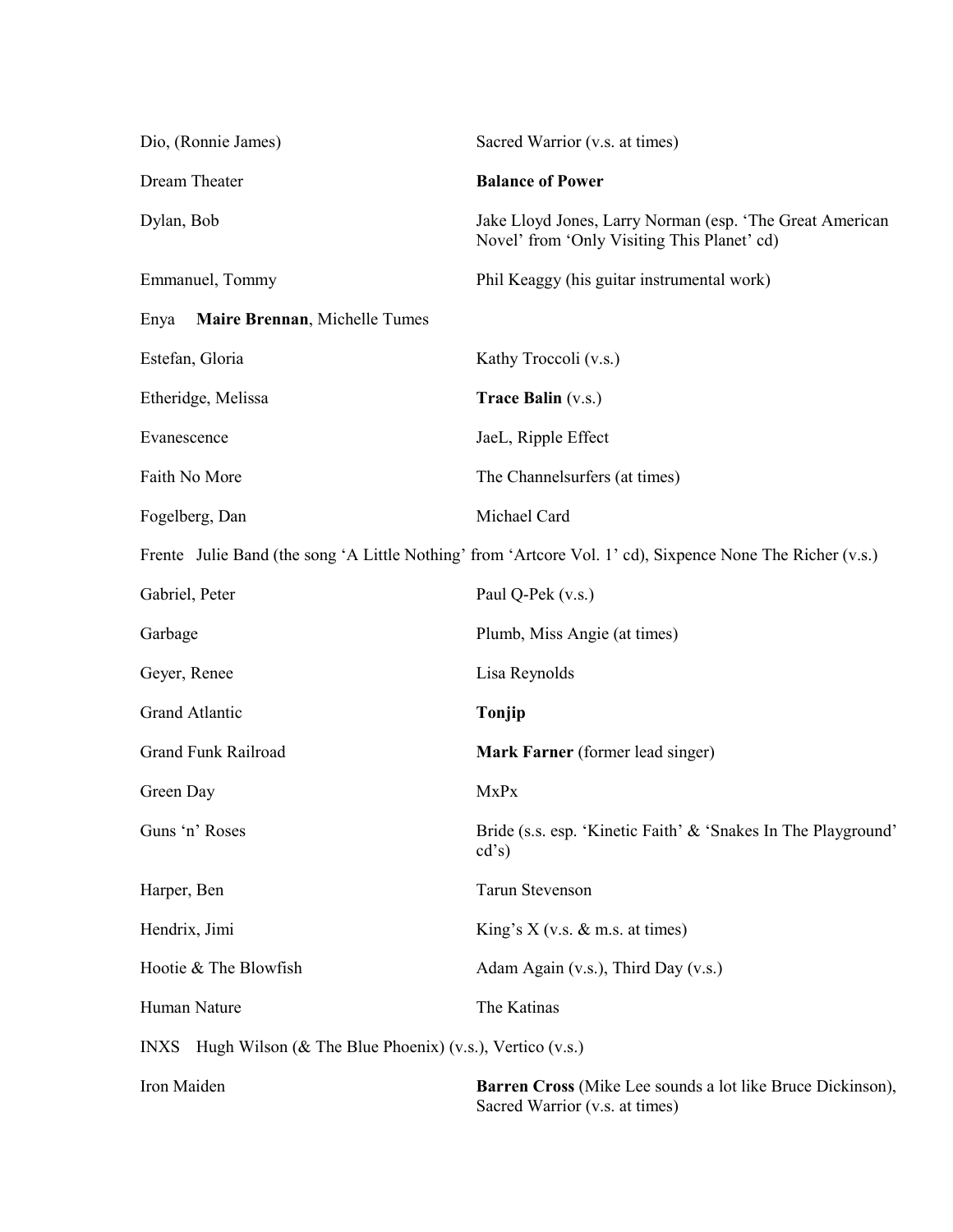| Jackson, Mahalia                                                               | <b>Lee Gunness</b>                                                                                                                                                                                             |
|--------------------------------------------------------------------------------|----------------------------------------------------------------------------------------------------------------------------------------------------------------------------------------------------------------|
| Jackson, Michael                                                               | Plus One (esp. on the song 'Camouflage')                                                                                                                                                                       |
| Jagger, Mick                                                                   | Larry Norman (v.s. to Mick Jagger esp. on 'Something New<br>Under The Son' cd)                                                                                                                                 |
| Jamiroquai                                                                     | The Jive Express                                                                                                                                                                                               |
| Johnson, Jack                                                                  | <b>Tarun Stevenson</b>                                                                                                                                                                                         |
| Jones, Norah                                                                   | Melissa Otto (esp. on 'It's Alright' from 'Opened' cd)                                                                                                                                                         |
| Journey Novella (v.s. esp. on ballads)                                         |                                                                                                                                                                                                                |
| Judas Priest                                                                   | Saint (v.s $&$ m.s.)                                                                                                                                                                                           |
| Kansas Kerry Livgren (former guitarist), A.D., John Elefante (former vocalist) |                                                                                                                                                                                                                |
| King's $X$                                                                     | Atomic Opera, Galactic Cowboys                                                                                                                                                                                 |
| Knack, The                                                                     | Bleach (only on the song 'Super Good Feeling' – sounds like<br>The Knack's 'My Sharona' in chorus)                                                                                                             |
| KoRn Brian 'Head' Welch (on 'Save Me From Myself' cd), P.O.D.                  |                                                                                                                                                                                                                |
| <b>Kreator Believer</b>                                                        |                                                                                                                                                                                                                |
| Lauper, Cyndi                                                                  | <b>Julie Miller</b> (v.s.), Leslie/Sam Phillips                                                                                                                                                                |
| Led Zeppelin                                                                   | Die Happy (esp. 'Vol. II'), Red Sea, New Jerusalem (esp. the<br>song 'Judgement Day'), Dig Hay Zoose (only on the song<br>'Zeptune' from 'Strugglefish' cd)                                                    |
| Lennon, John                                                                   | <b>Purpose</b> (esp. on the songs 'Jealous', 'Butterfly', 'If I Stop<br>Runnin'), Scott Faircloff (esp. on the songs 'Pulling Me Closer',<br>'Wrecking Ball Chain', 'When God Whispers' & 'Under The<br>Wing') |
| Leonardo's Bride                                                               | Sixpence None The Richer                                                                                                                                                                                       |
| Living Colour                                                                  | Seventh Seal                                                                                                                                                                                                   |
| Lynyrd Skynrd                                                                  | Third Day (both perform Southern Rock style),                                                                                                                                                                  |
| MacDonald, Michael (formerly of Doobie Brothers)                               | Phil Driscoll (esp. on 'A Different Man' cd)                                                                                                                                                                   |
| Manson, Marilyn                                                                | Virginia Creeper, Rackets & Drapes                                                                                                                                                                             |
| Marley, Bob (& The Wailers)                                                    | Ben Okafor, Christafari, Templeyard                                                                                                                                                                            |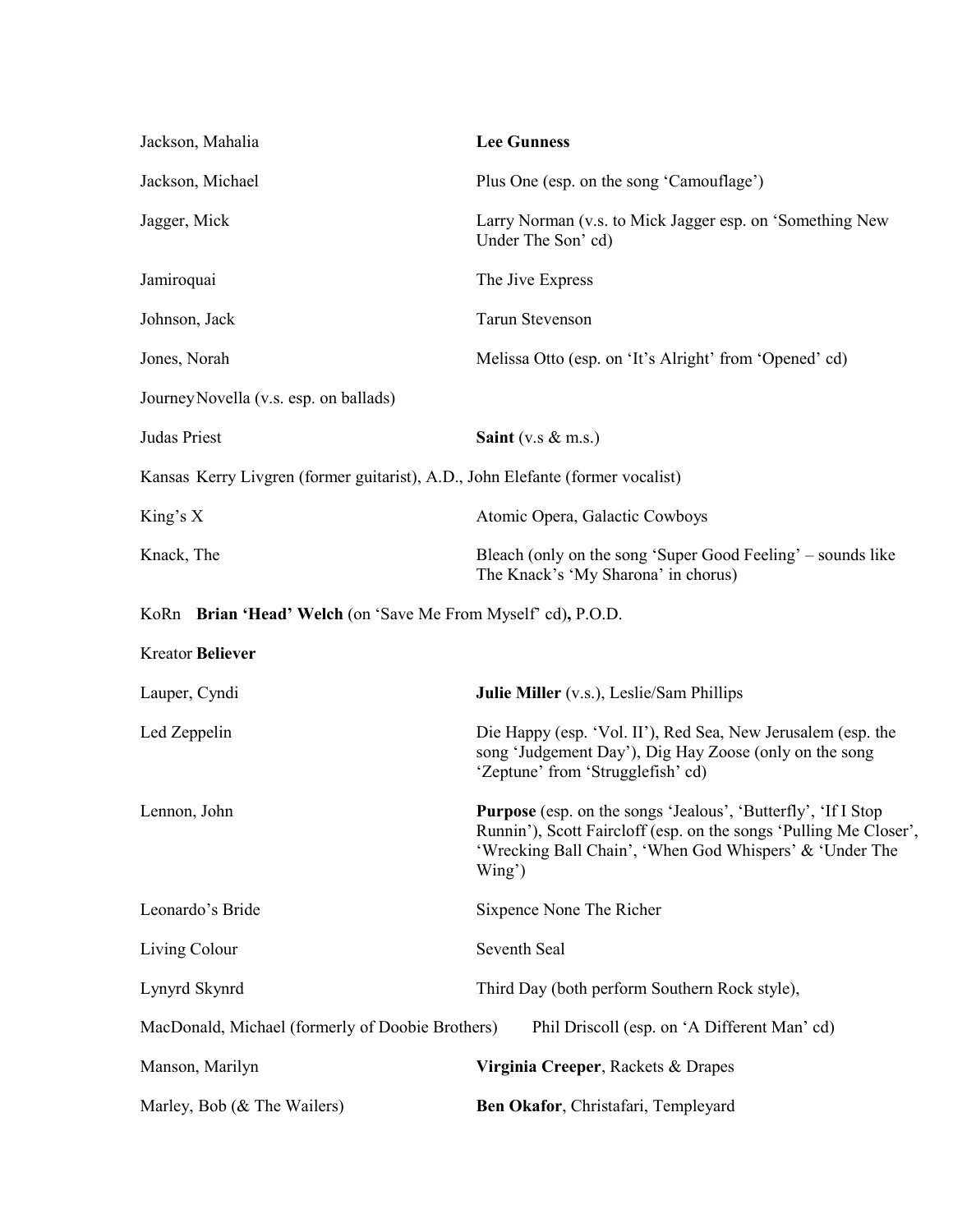| Marshall, Amanda                                              | Margaret Becker (v.s. & some m.s.)                                                                                                                                                              |  |
|---------------------------------------------------------------|-------------------------------------------------------------------------------------------------------------------------------------------------------------------------------------------------|--|
| Martin, Ricky                                                 | Carmen (s.s.)                                                                                                                                                                                   |  |
| McCartney, Paul $(\&$ Wings)                                  | Phil Keaggy (v.s. $&$ m.s.)                                                                                                                                                                     |  |
| McKennitt, Loreena                                            | Maire Brennan                                                                                                                                                                                   |  |
| McLean, Don                                                   | John Michael Talbot (only on the song 'Would You Crucify<br>$\text{Him'}$                                                                                                                       |  |
| Megadeth                                                      | Antithesis (esp. on the song 'Breeding The Beast' from 'HM<br>Sampler Mar/Apr '00' cd)                                                                                                          |  |
| Mellencamp, John (Cougar)                                     | Rick Elias (& The Confessions), Randy Stonehill                                                                                                                                                 |  |
| Metallica                                                     | Deliverance (mainly first 2 cd's), Tourniquet (esp. cd's with<br>Luke Easter as vocalist), Betrayal, Die Happy (only the song<br>'Real' from self-titled cd – the same riff as 'Enter Sandman') |  |
| Metallica (early)                                             | Eternal Decision (esp. on their self-titled cd)                                                                                                                                                 |  |
| Midnight Oil                                                  | Robin Mann (only on the song 'Deep Stillness')                                                                                                                                                  |  |
| <b>Mighty Mighty Bosstones</b>                                | (The O.C.) Supertones, Five Iron Frenzy, Dingees                                                                                                                                                |  |
| Ministry                                                      | Chatterbox, Circle Of Dust, Brainchild, Mortal                                                                                                                                                  |  |
| Morisette, Alanis                                             | Sarah Masen                                                                                                                                                                                     |  |
| Morrisey                                                      | Luxury                                                                                                                                                                                          |  |
| Mudvayne                                                      | Project 86                                                                                                                                                                                      |  |
| Myles, Alannah                                                | Trace Balin (v.s.)                                                                                                                                                                              |  |
| My Dying Bride                                                | Virgin Black                                                                                                                                                                                    |  |
| Nine Inch Nails                                               | Chatterbox, Circle of Dust, Brainchild, Mortal, 'Metamorphosis'<br>ed, Skillet (on 'Hey You, I Love Your Soul' & 'Invincible' ed's)                                                             |  |
| NirvanaGrammatrain (v.s. & m.s.)                              |                                                                                                                                                                                                 |  |
| Kosmos Express (esp. on 'Little Tree' & 'Beautiful')<br>Oasis |                                                                                                                                                                                                 |  |
| Osbourne, Ozzy                                                | David Benson, Dbeality, (Randy) Rose (s.s.)                                                                                                                                                     |  |
| Pantera Focused, The Crucified                                |                                                                                                                                                                                                 |  |
| Pearl Jam                                                     | <b>TempleGate</b> , Third Day (v.s.)                                                                                                                                                            |  |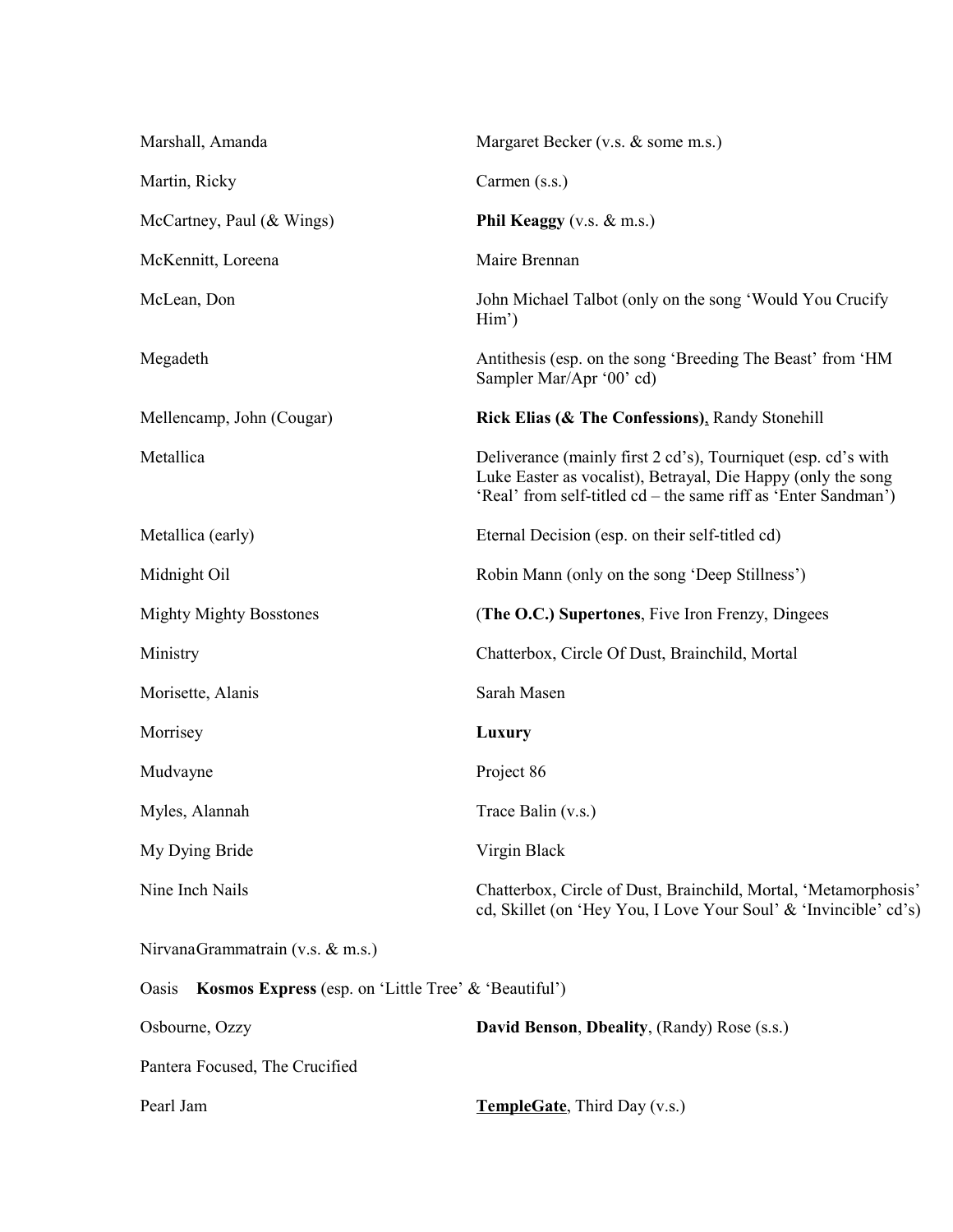| Petty, Tom (& The Heartbreakers)                                           | Purpose (only on the song 'If You Died Today')                                                                                                                                                                                                                                                               |  |
|----------------------------------------------------------------------------|--------------------------------------------------------------------------------------------------------------------------------------------------------------------------------------------------------------------------------------------------------------------------------------------------------------|--|
| Pink Floyd                                                                 | Dogs Of Peace (only the song 'Thrown Away' – similar riff to<br>'Breathe' from 'The Dark Side of the Moon'), Rock 'n' Roll<br>Worship Circus (on the songs 'I Love The Rain' from 'the<br>listening' ep, & 'The Undiscovered' from 'Welcome To The<br>Rock 'N' Roll Worship Circus'), Saviour Machine (s.s.) |  |
| Pixies Starflyer 59                                                        |                                                                                                                                                                                                                                                                                                              |  |
| Plant, Robert                                                              | Steven Patrick (original lead singer of Holy Soldier) (v.s.)                                                                                                                                                                                                                                                 |  |
| Police, The                                                                | In 3-D, The Channelsurfers (s.s.), PFR (only on the introduction<br>to the song 'Wait For The Sun' – a lot like 'Every Little Thing<br>She Does Is Magic')                                                                                                                                                   |  |
| Price, Rick                                                                | Brett Williams & In Reach                                                                                                                                                                                                                                                                                    |  |
| Prodigy, The                                                               | Wyrick                                                                                                                                                                                                                                                                                                       |  |
| Queensryche                                                                | Veni Domine (v.s.), Sacred Warrior (v.s.), Balance of Power                                                                                                                                                                                                                                                  |  |
| Radiohead                                                                  | Starflyer 59 (s.s.)                                                                                                                                                                                                                                                                                          |  |
| Rage Against The Machine                                                   | P.O.D.                                                                                                                                                                                                                                                                                                       |  |
| Ramones, The                                                               | <b>Huntingtons</b>                                                                                                                                                                                                                                                                                           |  |
| Red Hot Chili Peppers                                                      | The Channelsurfers (s.s.)                                                                                                                                                                                                                                                                                    |  |
| R.E.M. Adam Again (s.s.)                                                   |                                                                                                                                                                                                                                                                                                              |  |
| REO Speedwagon                                                             | Petra (the 'Greg X. Volz' years) (s.s.)                                                                                                                                                                                                                                                                      |  |
| Rodriguez                                                                  | Eli                                                                                                                                                                                                                                                                                                          |  |
| Rolling Stones, The                                                        | Larry Norman (m.s. to the Stones $&\mathbf{x}$ v.s. to Mick Jagger esp. on<br>'Something New Under The Son')                                                                                                                                                                                                 |  |
| Rollins Band                                                               | Sometime Sunday, Focused, Tragedy Ann                                                                                                                                                                                                                                                                        |  |
| Rush<br>Trytan                                                             |                                                                                                                                                                                                                                                                                                              |  |
| Santana Sherri Smith (the track 'Salsa Picante' on HM Jan/Feb '98 Sampler) |                                                                                                                                                                                                                                                                                                              |  |
| Satriani, Jo                                                               | Lanny Cordola, Jeff Scheetz, Fab Manzini (esp. on the track<br>'Godspeed' from 'HM Sampler Mar/Apr '00' cd)                                                                                                                                                                                                  |  |

Savage Garden (esp. the song 'To The Moon & Back') Newsboys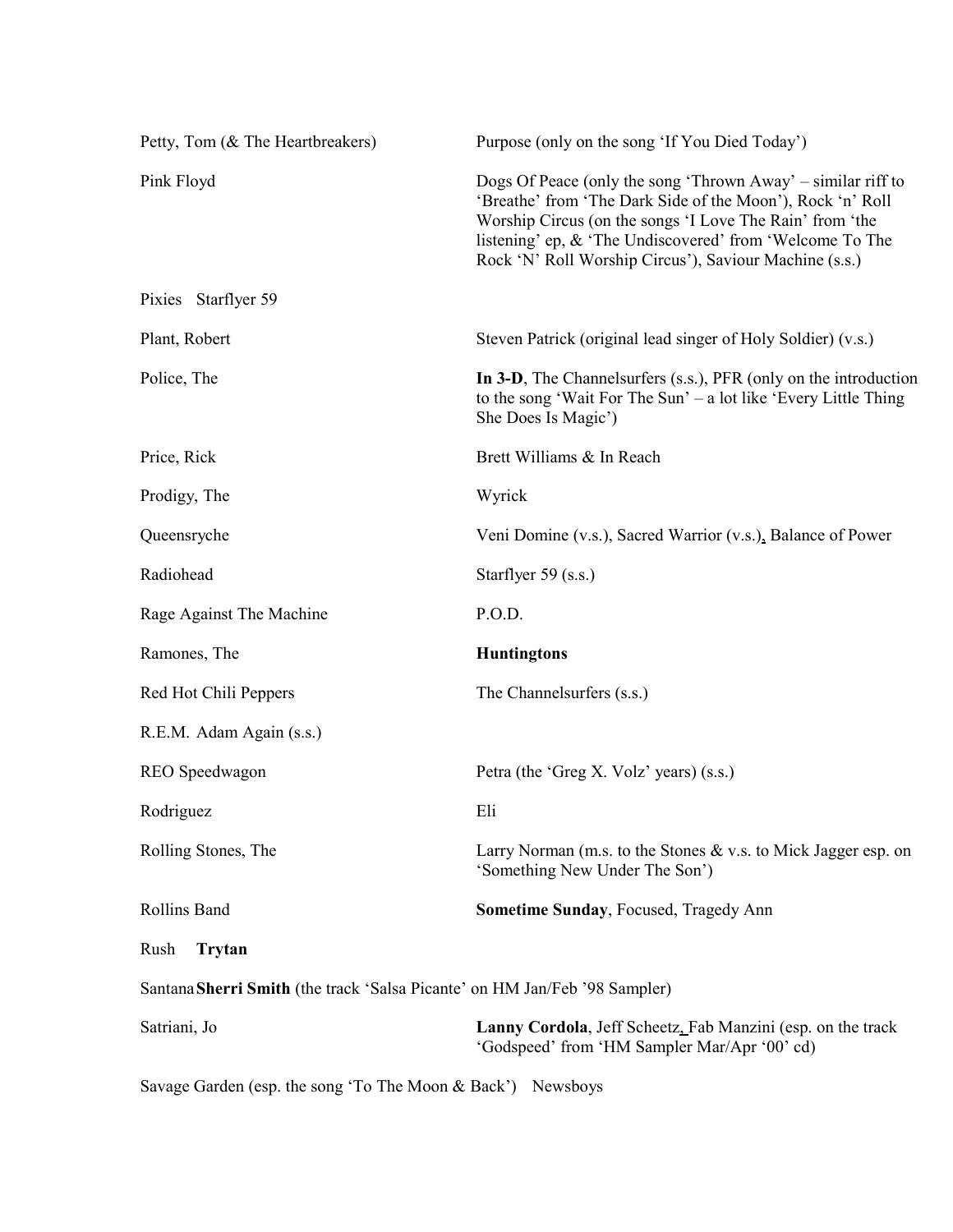| Seal<br>dc Talk (esp. the song 'Just Between You & Me' & other ballads) |                                                                                                                                                                   |
|-------------------------------------------------------------------------|-------------------------------------------------------------------------------------------------------------------------------------------------------------------|
| Shepard, Vonda                                                          | <b>Ashley Cleveland (v.s.)</b>                                                                                                                                    |
| Simply Red                                                              | Charlie Peacock (v.s.)                                                                                                                                            |
| Slayer Vengeance (Rising), Unashamed, Believer                          |                                                                                                                                                                   |
| Smashing Pumpkins, The                                                  | <b>Driver Eight, Violet Burning (v.s. only)</b>                                                                                                                   |
| Smiths, The                                                             | Luxury                                                                                                                                                            |
| Soundgarden                                                             | Forevertree                                                                                                                                                       |
| Spears, Britney                                                         | V*enna (esp. on the song 'Where I Wanna Be')                                                                                                                      |
| Springsteen, Bruce                                                      | Randy Stonehill (esp. 'The Wild Frontier' cd)                                                                                                                     |
| Status Quo                                                              | Johnny Q. Public (only on the song 'Body Be' – the guitar riff in<br>the middle of the song is 'Pictures Of Matchstick Men')                                      |
| Stevens, Cat                                                            | Eli                                                                                                                                                               |
| Streisand, Barbra                                                       | Karen Beckett (v.s.)                                                                                                                                              |
| Sundays, The                                                            | Over The Rhine, The Innocence Mission, Sixpence None The<br>Richer, Out Of The Grey (at times), Bon Voyage                                                        |
| System Of A Down                                                        | Tourniquet                                                                                                                                                        |
| <b>Talking Heads</b>                                                    | Adam Again (v.s. at times)                                                                                                                                        |
| Taxiride                                                                | Seven Day Jesus                                                                                                                                                   |
| Tea Party, The                                                          | (Randy) Rose (v.s.)                                                                                                                                               |
| Traveling Wilburys, The                                                 | Lost Dogs                                                                                                                                                         |
| Usher BeBe Winans                                                       |                                                                                                                                                                   |
| U2 (pre-'Zooropa')                                                      | <b>Delirious</b> (v.s. $\&$ some m.s.), Curious Fools (v.s.)                                                                                                      |
| Vai, Steve                                                              | Lanny Cordola                                                                                                                                                     |
| Van Halen                                                               | Resurrection Band (only the guitar intro to the song 'White<br>Noise' from 'D.M.Z.' $cd - a$ lot like the guitar intro to their<br>remake of 'You Really Got Me') |
| Vigilantes Of Love                                                      | Mark Heard                                                                                                                                                        |